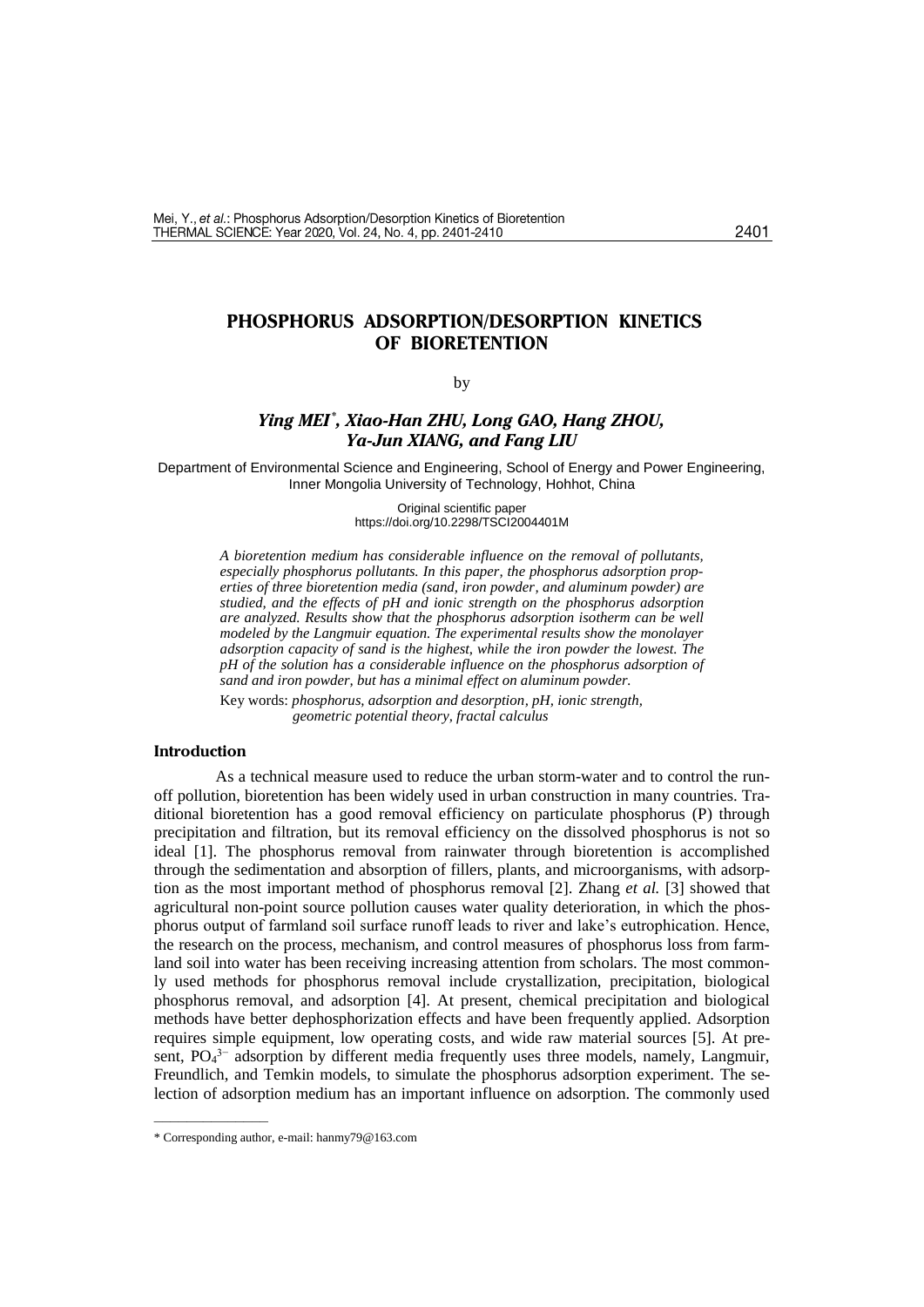porous adsorption media are zeolite, diatomaceous earth, and industrial wastes, such as aluminum iron mud and fly ash [6]. However, research on phosphorus adsorption by using iron and aluminum powders are relatively rare.

In the present study, the properties of phosphorus adsorption and desorption by using sand, iron powder, and aluminum powder are studied. The effects of different initial phosphorus concentrations, solution pH values, and ionic strengths on phosphorus adsorption and desorption by the three media are investigated.

### **Materials and methods**

### *Experimental materials*

The test soil is obtained from the sand near the river in Haojiayao Village, Shuanghe Town, Tuoketuo County, Hohhot in April 2017. The soil in this area is unpolluted, and debris, such as gravel and plant roots, are removed. Then, sand is collected and brought to the laboratory. The sand sample is prepared for later use after 1 mm sieving. The results of sand particle size analysis are expressed as follows: sand (1-0.05 mm) accounts for 90%, powder  $(0.05-0.01$  mm) accounts for 2%, and clay  $(< 0.01$  mm) accounts for 8% according to the international soil texture and these sand types are called sand soil and sandy loam soil. The iron and aluminum powders are purchased from the distribution department of Keyu Experimental Instruments in Xincheng District, Hohhot. Iron and aluminum powders, which are produced by Tianjin Fuchen Chemical Factory and Tianjin Damao Chemical Factory, respectively, are analytically pure  $(\geq 99\%)$ .

### *Experimental methods*

## *Isothermal adsorption experiment*

The phosphorus solutions at different initial concentrations (10, 20, 30, 40, and 50 mg/L) are prepared with monopotassium phosphate (analytical pure:  $\geq$  99.7%), and 100 mL of each solution is taken into 250 mL conical flasks. A total of 2 g sand (iron and aluminum powders) are placed in 250 mL conical flasks and shaken at a certain temperature (25 °C) for 36 hours. Then, the samples are centrifuged at 4000 rpm for 10 minutes. The supernatant is obtained and then filtered through a 0.45 μm filter paper, and the phosphorus concentrations in the solutions are measured. The phosphorus concentration in the solution is determined by ammonium molybdate spectrophotometry.

## *Desorption experiment*

After the isothermal adsorption experiment, six samples, namely, sand, iron powder, and aluminum powder, with initial phosphorus concentrations of 10 mg/L and 30 mg/L, are used, and the samples are replaced with distilled water. Sand, iron powder, and aluminum powder are sampled after shaking at a certain temperature (25 °C) for 12, 24, 48, 60, and 72 hours. Then, the samples are centrifuged at 4000 rpm for 10 minutes. The supernatant is obtained and then filtered through a 0.45 μm filter paper, and the phosphorus concentrations in the solution at different times are measured.

### *The phosphorus adsorption kinetics experiments*

A total of 2 g sand, iron powder, and aluminum powder into are placed in 250 mL conical flasks, and 100 mL of phosphorus solution with the mass concentration of 5 mg/L,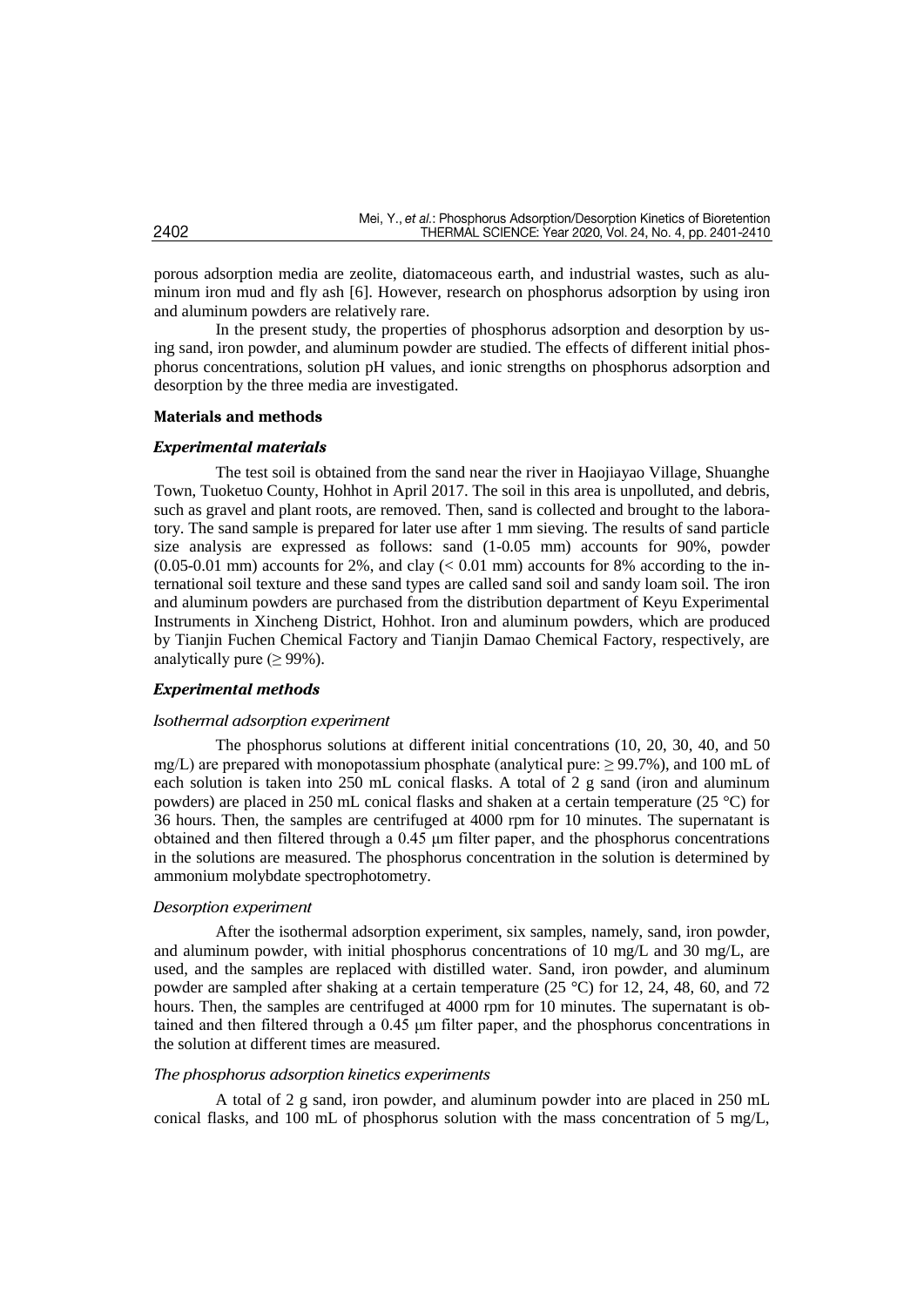which is prepared by 0.02 mol/L NaCl solution, is added. The samples are shaken at a constant temperature of 25 °C with the speed of 180 rpm. They are sampled every 1 hours, and the samples are centrifuged at 4000 rpm for 10 minutes. The supernatant is obtained and then filtered through a 0.45 μm filter paper, and the phosphorus concentrations in the solutions are measured. According to the changes in phosphorus concentration, the adsorption amount of the media to phosphorus is calculated, and the phosphorus adsorption kinetic characteristics curves of the media are drawn. The adsorption amount is calculated:

$$
q_{t} = \frac{(C_0 - C_t)v}{m} \tag{1}
$$

where  $q_t$  [mgg<sup>-1</sup>] is the amount of phosphorus adsorbed by the medium at time *t*,  $C_0$  [mgL<sup>-1</sup>] – the initial phosphorus concentration,  $C_t$  [mgL<sup>-1</sup>] – the phosphorus concentration in the supernatant at time *t*,  $V[L]$  – the volume of the solution, and  $m[g]$  – the medium mass.

#### *The phosphorus adsorption experiment under different influencing factors*

- *The pH.* A total of 2 g sand, iron powder, and aluminum powder are placed into the 250 mL conical flasks, and 100 mL of phosphorus solution with the mass concentration of 30 mg/L is added into the conical flasks. The solutions are adjusted with 0.1 mol/L HCl and 0.1 mol/L NaOH, and the pH of the solutions are 4, 5, 6, 7, 8, 9, 10, and 11. At the temperature of 25 °C, the samples are shaken for 36 hours and centrifuged for 10 minutes. Then, the supernatant is obtained and then filtered through a 0.45 μm filter paper, and the phosphorus concentrations in the solutions are measured.
- *Ionic strength.* A total of 100 mL of phosphorus solution with the mass concentration of 30 mg/L, 2 g sand, 2 g iron powder, and 2 g aluminum powder are added into 250 mL conical flasks. The solutions with different ionic strengths of 1, 5, 10, and 20 mmol/L are prepared with KCl. At the temperature of 25  $\degree$ C, the samples are shaken for 36 hours, centrifuged for 10 minutes, and filtered through a 0.45 μm filter paper. Lastly, the supernatant is taken to measure the phosphorus concentrations in the solutions.

#### **Results and discussion**

#### *Isothermal adsorption results of media to phosphorus*

The linear expression of the Langmuir isotherm model is expressed:

$$
\frac{1}{q_{\rm e}} = \frac{1}{b q_{\rm max} C_{\rm e}} + \frac{1}{q_{\rm max}}\tag{2}
$$

where  $q_e$  [mgg<sup>-1</sup>] is the unit adsorption amount in the adsorption equilibrium,  $q_{\text{max}}$  [mgg<sup>-1</sup>] – the theoretical single-layer saturated adsorption amount,  $b$   $[mg^{-1}]$  – the equilibrium constant, and  $C_e$  – the equilibrium concentration of the adsorbate.

The results of isothermal adsorption of various media to phosphorus is shown in figs. 1(a) and 1(b). The fitting results of Langmuir equation are shown in tab. 1. As shown in tab. 1, the relationship among the monolayer adsorption capacities of sand, iron powder, and aluminum powder is sand  $>$  iron powder  $>$  aluminum powder, mainly because the specific surface area of sand is larger than those of iron and aluminum powders. Hence, sand can provide additional adsorption points for phosphorus, thereby increasing the adsorption amount of phosphorus by sand [7]. Second, solid CaCO<sup>3</sup> may exist on the soil surface, and the adsorption and immobilization effect on phosphorus is extremely strong, which enable the sand to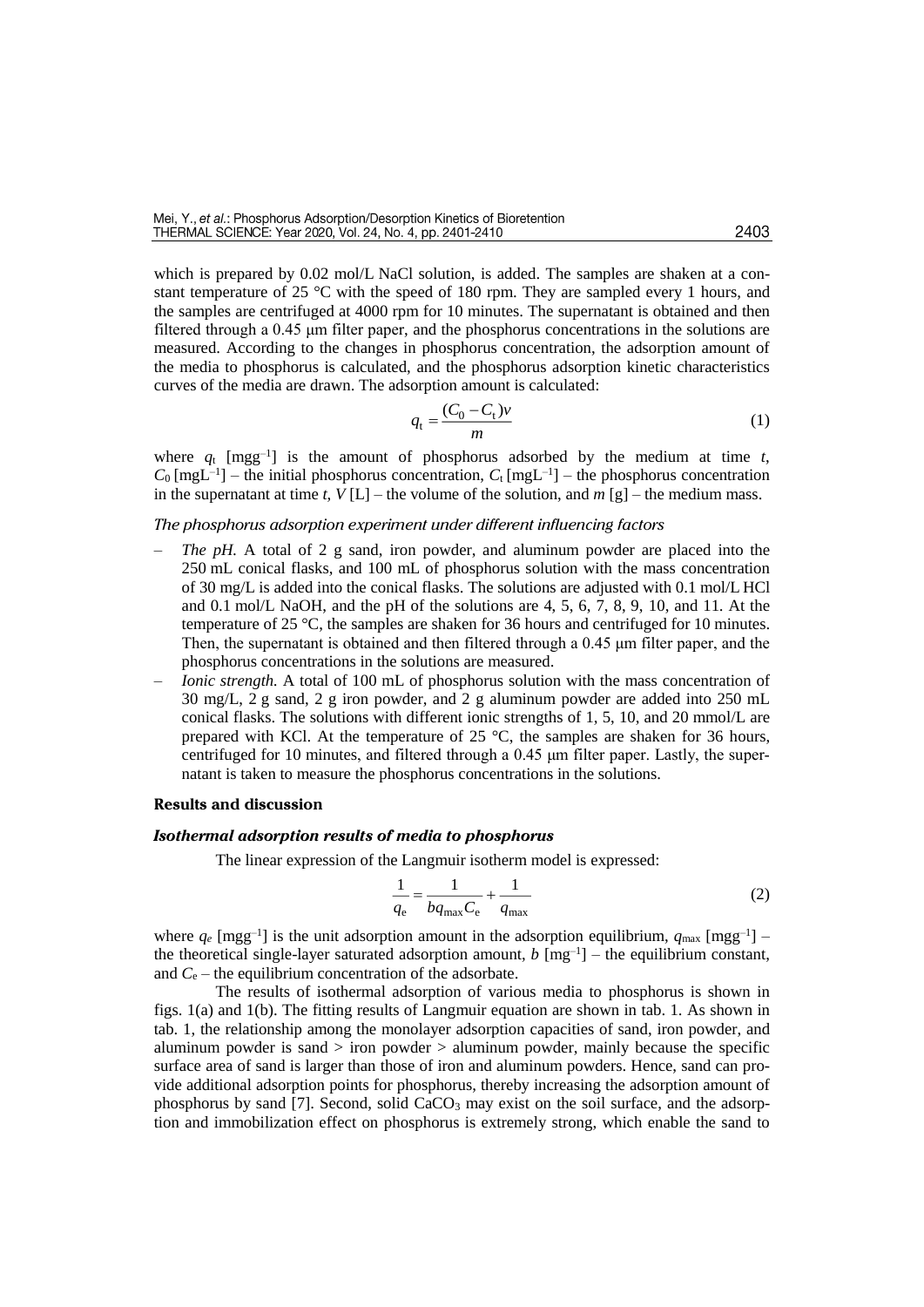

**Figure 1. Isothermal phosphorus adsorption curve of each medium; (a) absorption amount of different media, (b) absorption rate of different media**

increase the adsorption amount of phosphorus [8]. For metals, iron and aluminum powders have strong phosphorus adsorption, but the adsorption capacity of iron power is higher than that of aluminum powder. The dimensionless adsorption strength,  $R<sub>L</sub>$ , of the three media is  $0 <$  $R_L$  < 1, which indicates that phosphorus adsorption is feasible [9].

| Adsorbent       | $q_{\text{max}}$ [mgg <sup>-1</sup> ] | $B \text{ [mg}^{-1}]$ | $R_L$         | Equation               | $R^2$  |
|-----------------|---------------------------------------|-----------------------|---------------|------------------------|--------|
| Sand            | 2.9163                                | 0.0322                | $0 < R_L < 1$ | $y = 10.64x + 0.3429$  | 0.7513 |
| iron powder     | 1.3328                                | 9.4615                | $0 < R_L < 1$ | $y = 0.0793x + 0.7503$ | 0.9072 |
| aluminum powder | 2.5849                                | 0.0062                | $0 < R_L < 1$ | $y = 2.316x + 0.543$   | 0.8398 |

**Table 1. Langmuir isothermal adsorption parameters for phosphorus absorption of different media**

As shown in fig. 1(a), the adsorption amount of sand, iron powder, and aluminum powder increases with the increase in initial concentration, thereby indicating that the phosphorus concentration of the solution is a main factor affecting adsorption. First, the higher the concentration of the solution is, the higher the available phosphorus is for the medium to adsorb. Second, the higher the concentration of the solution is, the greater the concentration difference between the bulk of the solution and the liquid film on the outer surface of the medium will be, thereby resulting increasing the mobility of phosphorus to the surface of the medium [10]. Therefore, as the phosphorus concentration in the solution increases, the amount of phosphorus adsorbed by the medium increases. As shown in fig. 1(b), the adsorption rate of sand and aluminum powder increases with the increase in initial concentration. When the mass concentrations of sand and aluminum powder solutions reach 30 and 10 mg/L, respectively, the phosphorus adsorption rate of the two media begin to decrease, which is consistent with the findings of Del Bubba *et al.* [11]. The phosphorus adsorption rate by iron powder decreases first slowly with the increase in phosphorus concentration and decreases rapidly after reaching a certain concentration. As the phosphorus concentration continues to increase, the adsorption rate has a tendency to increase again. The optimum initial concentration conditions for sand, iron powder, and aluminum powder removal rates are 30, 10, and 20 mg/L, and their maximum adsorption rates reach 64.32%, 99.27%, and 88.79%, respectively.

The phosphorus desorption results in different media are shown in fig. 2. The figure shows the changes in the desorption amount of phosphorus by sand, iron powder, and alumi-

2404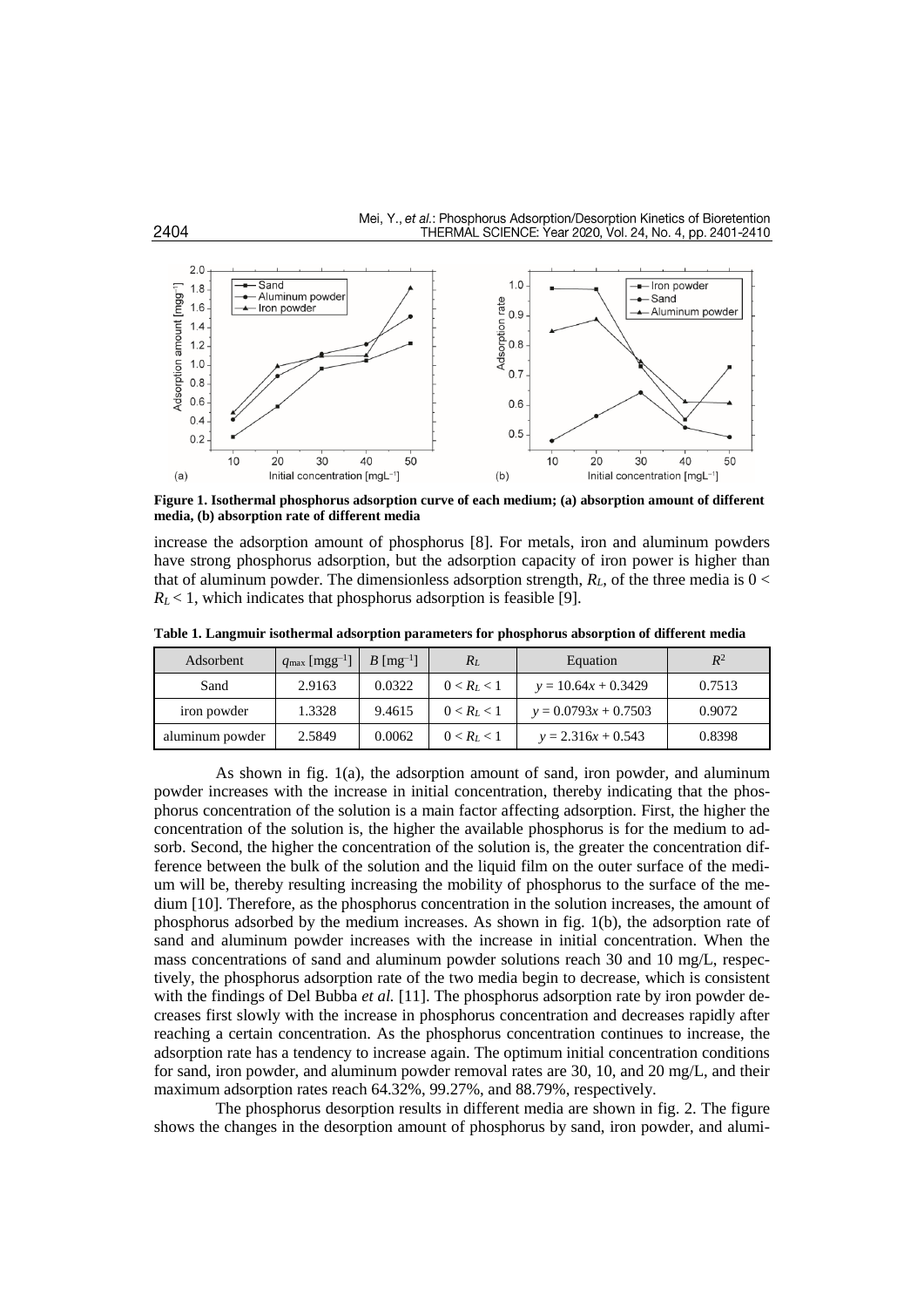num powder with time. The change trends of phosphorus desorption by sand and aluminum powder in the media are almost the same. Sand and aluminum powder with the initial concentration of 30 mg/L and sand with the initial concentration of 10 mg/L have the same phosphorus desorption trend. Within 12- 48 hours, the desorption amount of phosphorus by the media continues to increase with the continuation of time, thereby reaching a maximum at 48 hours, and the maximum values are 0.1698, 0.0289, and 0.0695 mg/g. Subsequently, the desorption amount of phosphorus by sand shows a decreasing trend with time. However, the phosphorus desorption by aluminum powder increases again within 60- 72 hours, which shows that the phosphorus adsorption-desorption equilibrium is a long



**Figure 2. The phosphorus desorption curves in different media;** *Note: The concentration in the parentheses after the label represents the initial concentration*

dynamic process. For the phosphorus solution with the initial concentration of 10 mg/L and in the time range of 12-60 hours, the desorption amount of phosphorus by aluminum powder increases slowly with time, thereby reaching the maximum at 60 hours, and the maximum value is 0.0187 mg/g. A reduced state is shown in the time range of 60-72 hours. At the initial concentrations of 10 mg/L and 30 mg/L and in the time range of 12-24 hours, the desorption amount of phosphorus by iron powder increases with time, but it reaches its maximum value first at low initial concentration, which is 0.0029 mg/g. Meanwhile, the desorption amount of phosphorus by iron powder at the high initial concentration continues to increase with time, thereby reaching its maximum value of 0.0070 mg/g at 36 hours. Afterward, both show a decreasing tendency with time.

Under the same initial concentration, the relationship among the maximum desorption amounts of the three media is as follows: sand > aluminum powder > iron powder. The desorption amount of phosphorus in the three media shows that the desorption amount at high concentration is higher than that at low concentration, thereby indicating that the initial concentration has a certain influence on the desorption amount of phosphorus. The higher the initial concentration is, the larger the desorption amount of phosphorus in the medium will be. When the medium has a relatively high phosphorus content, the surface of the solid medium dissolves to release a part of the physically adsorbed phosphorus as the desorption time continues, which finally reaches a dynamic equilibrium. This result shows that in the high phosphorus environment, the adsorption points of the medium are increased, thereby increasing the adsorption capacity of the soil [12, 13]. In the low phosphorus environment, the soluble phosphorus content in the medium is increased, thereby promoting phosphorus desorption in the medium [12, 14].

## *Results of kinetic experiments of phosphorus adsorption by media*

The phosphorus adsorption kinetics of sand, iron powder, and aluminum powder is shown in fig. 3. At the initial stage of adsorption, the phosphorus adsorption amount by each medium increases rapidly with time and then tends to be gentle. The three media in this experiment essentially reach their own adsorption equilibrium after 6 hours. The relationship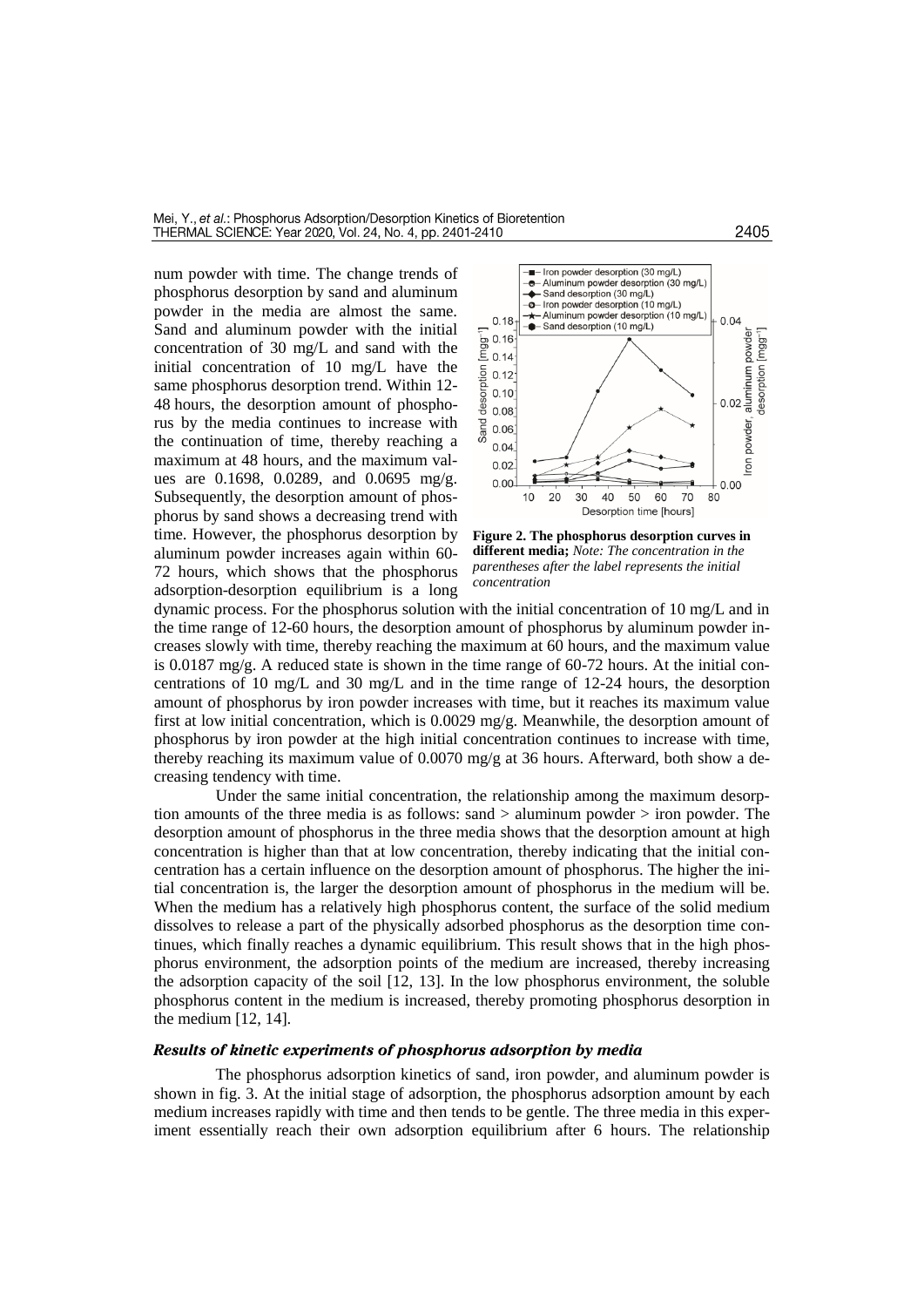

of the three media is expressed as follows: aluminum powder  $(0.22 \text{ mg/g})$  > iron powder  $(0.214 \text{ mg/g})$  > sand  $(0.204 \text{ mg/g})$ . The figure shows that aluminum and iron powders have good adsorption effects on phosphorus.

among the equilibrium adsorption capacities

Generally, the adsorption kinetics of the solute in the solution by the adsorbent can be described by first- and second-order kinetic models.

The commonly used expression for firstorder kinetics is:

$$
q_{t} = A (1 - e^{-k_{t}t})
$$
 (3)

The quasi-secondary kinetic model is expressed:

$$
\frac{t}{q_t} = \frac{1}{k_2 q_e^2} + \frac{t}{q_e} \tag{4}
$$

where  $q_t$  is the adsorption amount of phosphorus by the medium,  $t$  – the adsorption time,  $k_1$  – the first-order kinetic rate constant,  $A$  – the constant related to initial mass concentration,  $k_2$  – the quasi-second-order kinetic constant, and  $q_e$  – the equilibrium adsorption amount. As shown in eq. (3), for the first-order kinetic model, when time  $t \to +\infty$ ,  $q_t \to A$ , *A* approximates *q*<sup>e</sup> and the equilibrium phosphorus adsorption amount by the medium.

As shown in tab. 2, the first- and quasi-second-order kinetic models can reflect the adsorption kinetics of phosphorus by aluminum powder, and the equilibrium adsorption amount is 0.253 mg/g. The phosphorus adsorption by sand and iron powder agrees with the quasi-second-order kinetic model, and the correlation coefficient is  $> 0.99$ , thereby indicating that chemical adsorption is the control step during phosphorus adsorption by the three media [15]. The equilibrium phosphorus adsorption amounts by sand and iron powder are 0.247 and 0.245 mg/g, respectively.

Medium type First-order kinetic model Quasi-secondary kinetic model  $R^2$ <sup>2</sup> *A K*<sub>1</sub> [Lmg<sup>-1</sup>h<sup>-1</sup>  $R^2$  $q_e$  [mgg<sup>-1</sup>]  $\frac{1}{2}$   $K_2$  [Lmg<sup>-1</sup>h<sup>-1</sup>] Sand 0.8976 0.4334 0.000774 0.9952 0.2470 0.0576 Iron powder 0.8521 1.0624 0.000230 0.9908 0.2451 0.0884 Aluminum powder | 0.9206 | 0.1315 | 0.003963 | 0.9936 | 0.2527 | 0.0795

**Table 2. First-order and quasi-secondary kinetic fitting parameters of phosphorus adsorption by different media**

## *Factors affecting phosphorus adsorption*

*Effect of pH on phosphorus adsorption by media in solution*

The variation curves of the phosphorus adsorption capacities of sand, iron powder, and aluminum powder in the solutions with different pH are shown in fig. 4. The change in pH of the solution has minimal effect on the phosphorus adsorption amount of in aluminum

**curve**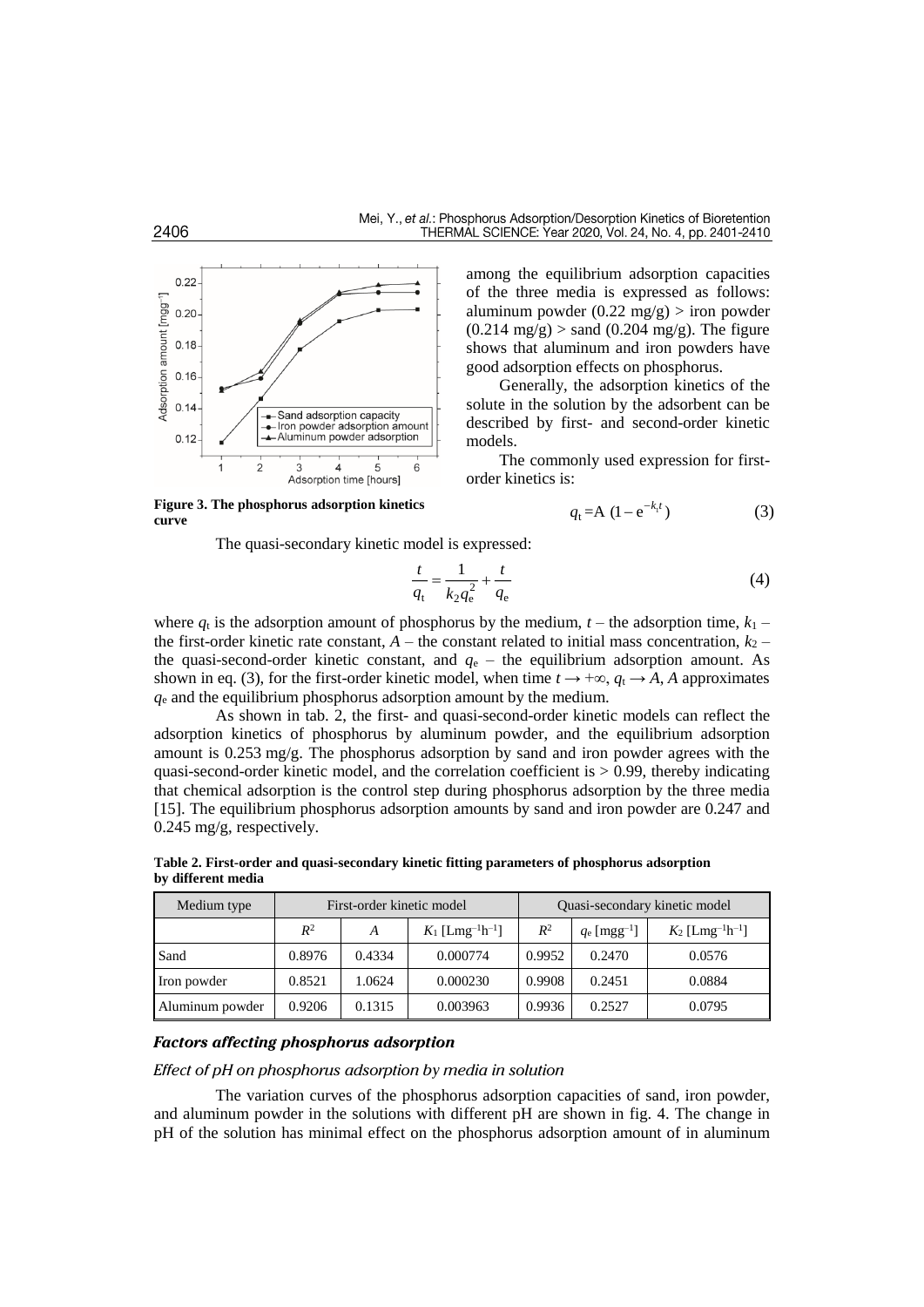powder, and that of iron powder and sand is substantially affected by the change in pH of the solution. The phosphorus adsorption amount by aluminum powder shows a slow decreasing trend with the increase in pH of the solution, thereby indicating that an acidic environment promotes phosphorus adsorption by aluminum powder. The phosphorus adsorption amount by iron powder increases first with the increase in the pH of the solution. When the pH is 7, the phosphorus adsorption amount by iron powder reaches the maximum value of 1.489 mg/g. With the increase in pH of the solution, the phosphorus adsorption amount by iron powder shows a decreasing trend. This result indicates that a neutral environment is the most beneficial for



**Figure 4. Effect of pH on phosphorus adsorption;**  *Note: The concentration in the parentheses after the label represents the initial concentration*

iron powder to adsorb phosphorus. For sand, the pH of the solution has a considerable influence on phosphorus adsorption. When the pH of the solution is 4 to 6, the amount of phosphorus adsorbed by sand increases rapidly with the increase of pH. When the pH of the solution ranges from 6 to 10, the amount of phosphorus adsorbed by sand tends to be stable. Subsequently, the amount of decreases first with the increase in the pH of the solution. It indicates that a neutral or an alkaline environment contributes to the adsorption of phosphorus by sand. This result indicates that a neutral or an alkaline environment contributes to phosphorus adsorption by sand because for the phosphoric acid of tribasic acid that is easily hydrolyzed, different forms of phosphorus, such as  $H_2PO_4^-$ ,  $HPO_4^{2-}$ , and  $PO_4^{3-}$ , exist in the water body, and phosphorus exists in different forms under different pH conditions, thereby affecting phosphorus adsorption by the media. When  $pH < 7.2$ ,  $H_2PO_4$ <sup>-</sup> is the main form of phosphorus. When  $7.2 < pH < 12.2$ , HPO<sub>4</sub><sup>2-</sup> is dominant. At  $pH = 7.20$ , phosphorus exists mainly in form  $H_2PO_4^-$  and  $HPO_4^{2-}$  coexistence. Under the conditions of weak acid or neutral environment, namely, pH ranging from 4 to 7,  $H_2PO_4^-$  is the main form of phosphorus [10]. This theory can be used to explain the results of our experiments, thereby indicating that phosphorus adsorp-

tion by sand and iron powder is mainly in the form of  $HPO<sub>4</sub><sup>2-</sup>$ , and phosphorus adsorption by aluminum powder is mainly  $H_2PO_4^-$ . However, when the pH increases, the OH<sup>−</sup> concentration increases, OH<sup>-</sup> can replace  $PO<sub>4</sub><sup>3−</sup>$  anion, and  $PO<sub>4</sub><sup>3−</sup>$ and OH<sup>−</sup> compete for adsorption [16], thereby decreasing the phosphorus adsorption amount by the three media.

#### *Effect of ionic strength*

The results of phosphorus adsorption by sand, iron powder, and aluminum powder under different ionic strengths are shown in fig. 5. The adsorption amount of phosphorus by the three media slightly changes under varying ionic



**Figure 5. Effect of ionic strength on phosphorus adsorption**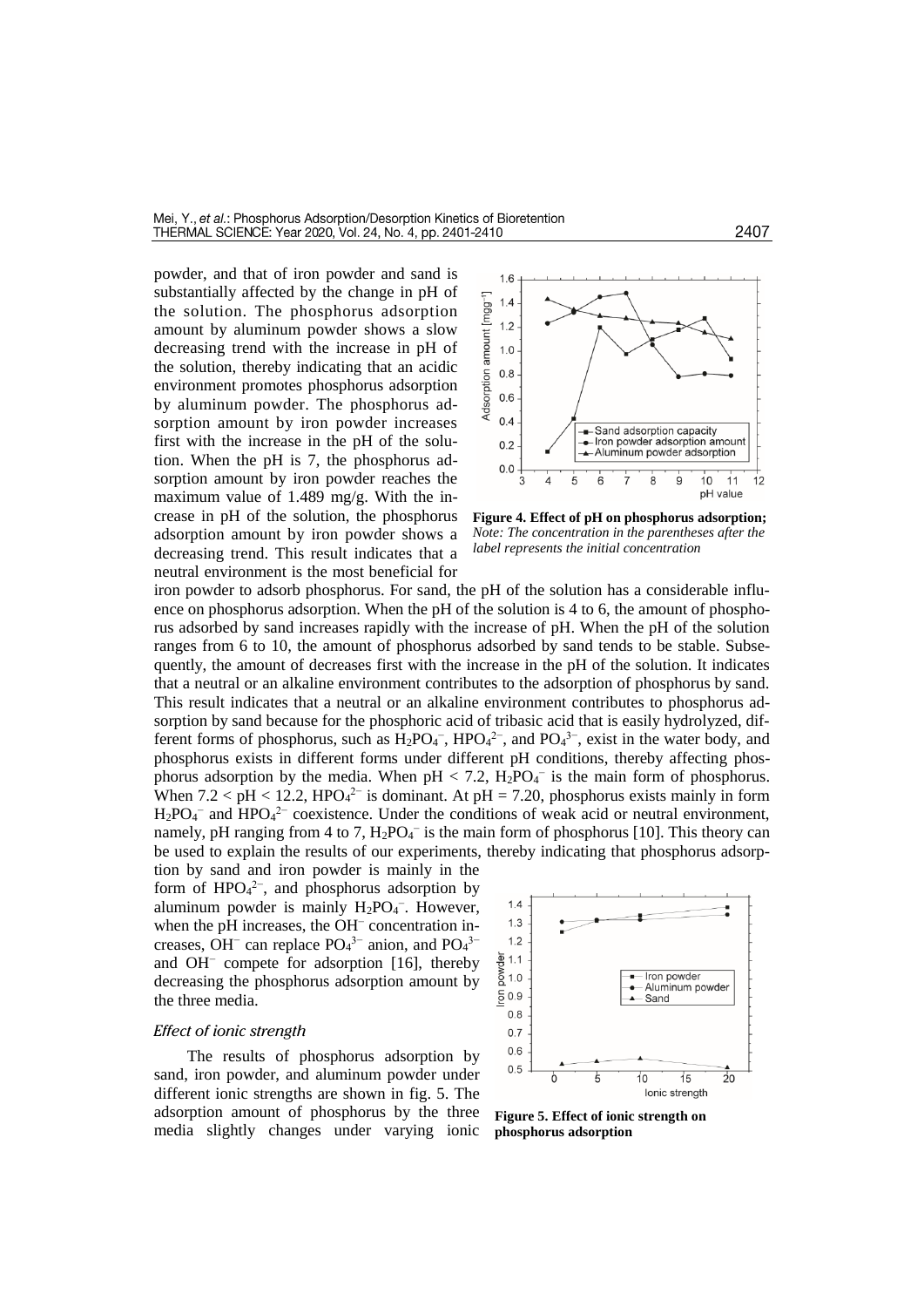strength. The adsorption amount of phosphorus by iron and aluminum powders shows a continuously increasing trend with the increase in ionic strength, thereby indicating that the larger the ionic strength is, the better the phosphorus adsorption by iron and aluminum powders will be. When the ionic strength increases from 0 mmol/L to 20 mmol/L, the adsorption capacities of iron and aluminum powders increase by 0.135 and 0.038 mg/g, respectively. The increase in the adsorption capacity of iron powder is 3.55-fold higher than that of aluminum powder, thereby indicating that iron powder is more affected by ionic strength in terms of phosphorus adsorption. When an electrostatic attraction is present between the adsorbent and adsorbate, increasing the ionic strength has detrimental effects for adsorption. When electrostatic repulsion is observed between the adsorbent and adsorbate, increasing the ionic strength is beneficial for adsorption [17]. This result indicates electrostatic repulsion between iron powder and  $PO<sub>4</sub><sup>3-</sup>$  and between aluminum powder and  $PO<sub>4</sub><sup>3-</sup>$ . When the ionic strength is in the range of 0-10 mmol/L, the phosphorus adsorption amount by sand increases with the increase in ionic strength. When the ionic strength is 10-20 mmol/L, the amount of phosphorus adsorbed by sand decreases with the increase in ionic strength. When the ionic strength is 10 mmol/L, the amount of phosphorus adsorbed by sand reaches the maximum value of  $0.567 \text{ mg/g}$ . This result indicates that electrostatic repulsion is also present between sand and PO<sub>4</sub><sup>3−</sup>. However, although the medium sand does not form an ion pair, the interaction between ions in the medium sand and other ions increases with the increase in ionic strength, and the effective concentration of ions in the sand decreases, which also decreases the amount of phosphorus adsorption [18-20].

## **Conclusions**

This paper studied phosphorus adsorption kinetics experimentally, however its mechanism can be explained by the geometric potential theory [21-24], and a fractal modifications for Langmuir, Freundlich, and Temkin models can be further studied by the fractal calculus [25-28], for example, Liu, *et al.* [28] suggested a fractal rate model for adsorption kinetics, and Fan *et al.* [29] suggested a fractal model for the bio-mechanical properties of wools with great success. This paper gives the following conclusions:

- The quasi-secondary kinetic model is more suitable for the phosphorus adsorption kinetics model of sand, iron powder, and aluminum powder than the first-order kinetic model, thereby indicating that chemisorption is the control step in the phosphorus adsorption by the three media. The isotherm phosphorus adsorption curves of the three media are consistent with Langmuir equation. The fitting results show that the relationship among the maximum adsorption capacities of the three media is expressed as follows: sand > aluminum powder > iron powder.
- The isothermal adsorption experiment shows that the phosphorus adsorption amount by sand, iron powder, and aluminum powder continuously increases with the increase in the initial concentration. However, in terms of phosphorus removal efficiency, when the phosphorus concentration in the solution reaches a certain level, the phosphorus removal efficiency of the medium begins to decrease. The maximum removal efficiencies of sand, iron powder, and aluminum powder are 64.32%, 99.27%, and 88.79%, respectively.
- The desorption amounts of sand, iron powder, and aluminum powder are constantly changing. The higher the initial phosphorus concentration in the solution is, the larger the desorption amount of the medium will be, which indicates that the adsorption points of the medium are increased under high phosphorus environment. This result promotes the adsorption capacity of the medium. Under low phosphorus environment, the soluble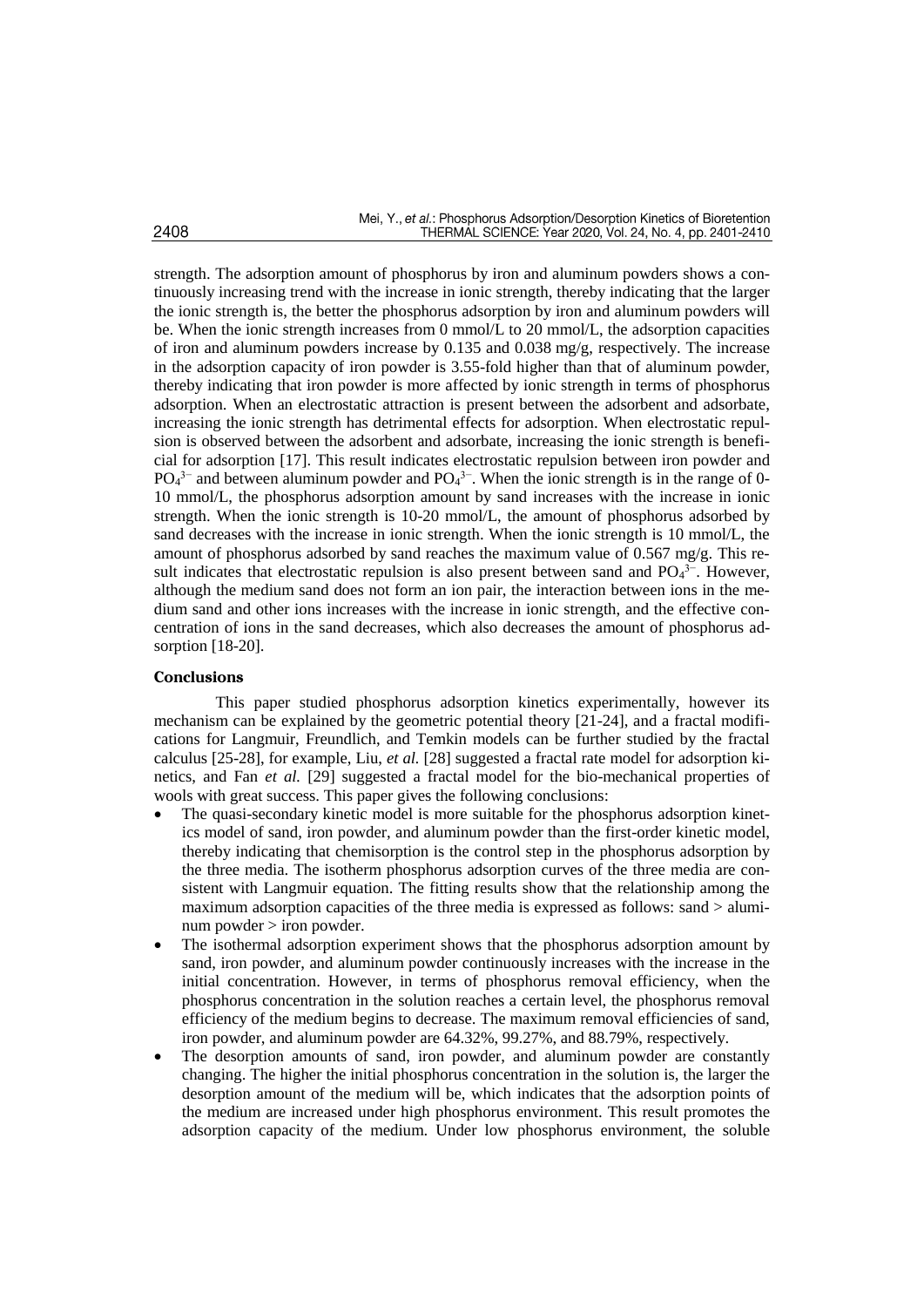phosphorus content in the medium is increased, which promotes phosphorus desorption by the medium.

- The phosphorus adsorption performance of sand and iron powder is considerably affected by the change in pH, while that of aluminum powder is minimally affected. The best pH for phosphorus adsorption by sand, iron powder, and aluminum powder are 6, 7, and 4, respectively.
- The changes in ionic strength have minimal effects on the adsorption performances of sand, iron powder, and aluminum powder. The optimum ionic strengths for sand, iron powder, and aluminum powder are 10, 20, and 20 mmol/L, respectively. Iron powder is more affected by ionic strength in terms of phosphorus adsorption than aluminum powder.

#### **Acknowledgment**

This work was supported by National Natural Science Foundation of China (No. 21667020) and the Key project of School Foundation of Inner Mongolia University of Technology (No. 2014219) and Inner Mongolia of China Science and Technology Innovation Guidance Project Plan in 2017: Research and Demonstration on the Implementing Model of Large-scale Dairy Farm Wastewater Returning to Field.

#### **References**

- [1] Liu, J., Davis, A. P., Phosphorus Speciation and Treatment Using Enhanced Phosphorus Removal Bioretention, *Environmental Science & Technology, 48* (2013), 1, pp. 607-614
- [2] Zhao, G. Y., *et al.*, Phosphorus Adsorption by Some Substrates in Constructed Wetland System, *Environmental Science and Technology, 29* (2006), 6, pp. 84-85
- [3] Zhang, Z. J., *et al.*, Field Soil-Water Phosphorus Loss Potential in Main Rice Producing Areas of Northern Zhejiang Province, *Environmental Science, 24* (2001), 1, pp. 98-101
- [4] Yang, H., *et al.*, Review of Removing and Recovering Phosphorus from Waste-Water, *Journal of Beijing University of Technology, 32* (2006), 10, pp. 935-939
- [5] Guo, Y. F., *et al.,* Influence of DOM in Reclaimed Water on Nitrogen/Phosphorus Adsorption onto Sediments of Water Bodies, *Environmental Science and Technology, 40* (2017), 3, pp. 61-67
- [6] Jiang, Z. J., *et al.*, Quantitative Removal of Ammonia Nitrogen and Phosphorus with Compound of Zeolite and Steel Slag, *Environmental Science and Technology, 39* (2016), 2, pp. 133-138
- [7] Sun, D. Z., *et al.*, Study on the Adsorption/Desorption Kinetics of Ammonia Nitrogen in Soil, *Environmental Science & Technology, 30* (2007), 8, pp. 16-18
- [8] Fu, H. M., Jia, L. M., Advances in Research on Adsorption Characteristics of Nitrogen and Phosphorus in Soil, *Chinese Agricultural Science Bulletin, 25* (2009), 21, pp. 198-203
- [9] Chakravarty, S. P., *et al.*, Removal of Copper from Aqueous Solution Using Newspaper Pulp as an Adsorbent, *Journal of Hazardous Materials, 159* (2008), 2-3, pp. 396-403
- [10] Wang, D. M., *et al.*, Substrate Used in Constructed Wetland: Its Phosphorus Adsorption and Life Expectancy, *Environmental Science and Technology, 31 (*2008), 4, pp. 17-21
- [11] Del Bubba, M., *et al.*, Phosphorus Adsorption Maximum of Sand for Use as Media in Subsurface Flow Constructed Reed Beds as Measured by the Langmuir Isotherm, *Water Research, 37* (2003), 14, pp. 3390-3400
- [12] Zhang, H. T., *et al.,* Effects of Phosphate Fertilizer and Organic Fertilizer on Phosphorus Adsorption-Desorption of Soils with Different Phosphorus Levels, *Journal of Plant Nutrition and Fertilizer, 14* (2008), 2, pp. 284-290
- [13] Sharpley, A. N., *et al.,* Amounts, Forms, and Solubility of Phosphorus in Soils Receiving Manure, *Soil Science Society of America Journal, 68* (2004), 6, pp. 2048-2057
- [14] Siddique, M. T., Robinson, J. S., Phosphorus Sorption and Availability in Soils Amended with Animal Manures and Sewage Sludge, *Journal of Environmental Qua1ity, 32* (2003), 3, pp. 1114-1121
- [15] Skodras, G., *et al.*, Kinetic Studies of Elemental Mercury Adsorption in Activated Carbon Fixed Bed Reactor, *Journal of Hazardous Materials, 158* (2008), 1, pp. 1-13